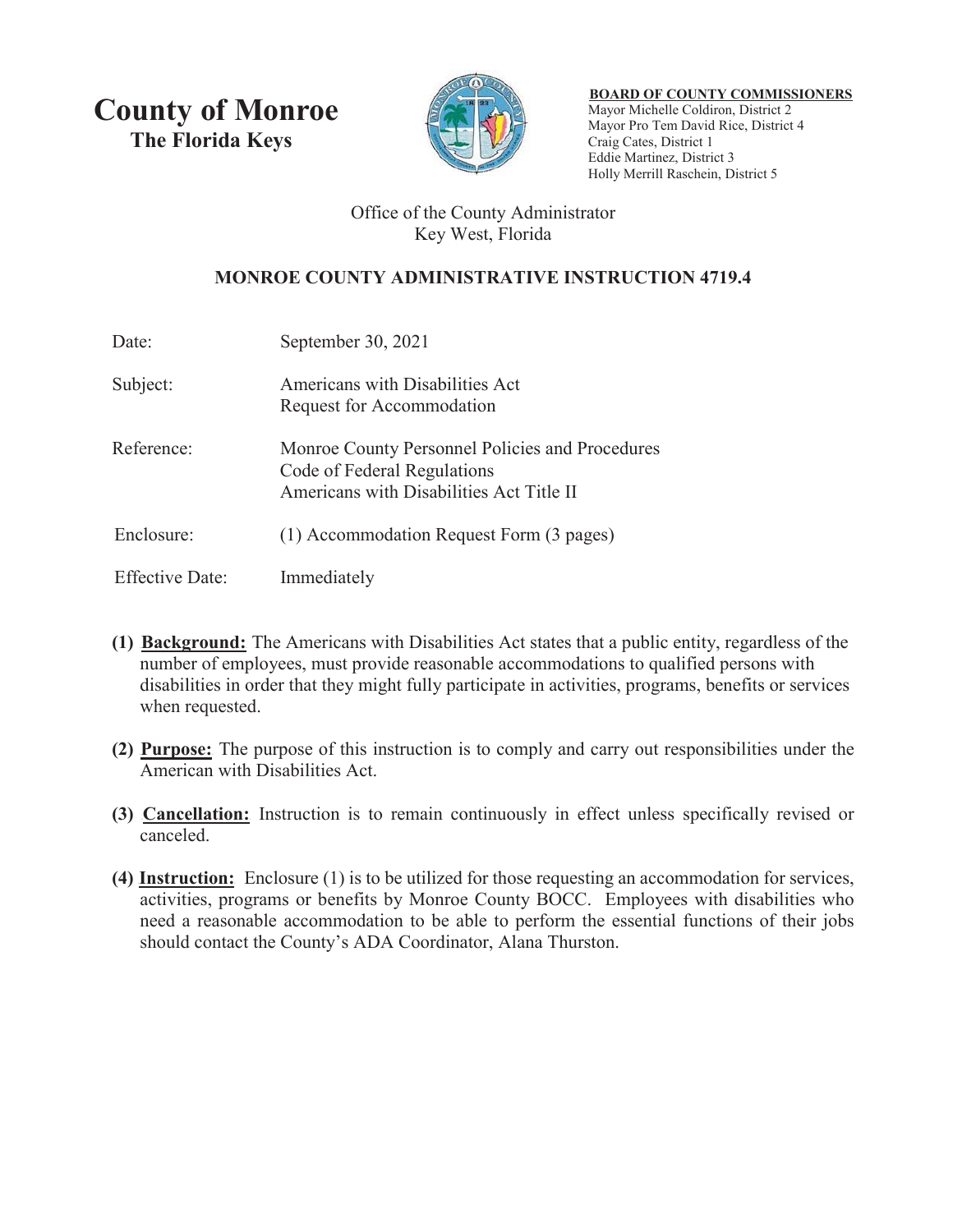**M.C.A. Instruction 4719.4 September 30, 2021 Page 2**

#### **(5)** <u>Action:</u>

This Request for Accommodation procedure is established to meet the requirements of the Americans with Disabilities Act of 1990 ("ADA"). Monroe County will make reasonable modifications in policies, practices, and procedures; furnish auxiliary aids and services, and afford program accessibility through the provision of accessible facilities, the relocation of services or programs, or the provision of services at alternative sites, as appropriate and necessary.

Examples of auxiliary aids or services that Monroe County may provide for qualified individuals with disabilities include:

- $\bullet$  Assistive listening devices
- Qualified ASL (American Sign Language) or other types of interpreters for persons with hearing loss
- Communication access real-time translation/Real-time transcription services
- Accessible formats such as large print, Braille, electronic document, or audio tapes
- Oualified readers

Examples of aids or services which Monroe County may not be able to provide as an accommodation under Title II of the Americans with Disabilities Act include:

- Transportation to and from county buildings
- Personal devices such as wheelchairs, hearing aids, or prescription eyeglasses
- Personal services such as medical or attendant care
- Readers for personal use or study

The Americans with Disabilities Act (ADA) does not require the County to take any action that would fundamentally alter the nature of the County's programs, services, or activities, or that would impose an undue financial or administrative burden on the County.

The request should be in writing and contain information about the request such as the requestor's name, contact information and a description of the accommodation. Alternative means of filing a request, such as personal interviews or a tape recording of the request, will be made available for persons with disabilities upon request.

The request should be submitted by the requestor and/or his/her designee as soon possible but no later than five calendar days prior if the request pertains to a scheduled meeting to:

**Lindsey Ballard Monroe County Board of County Commissioners Gato Building- 1100 Simonton St. Office of the County Administrator Key West, Florida 33040 (305) 292-4441 between the hours of 8:30 a.m. – 5:00 p.m. Hearing or voice impaired, call 1-800-955-8770, or for TTY 1-800-955-8771.**

**\*Family members and companions of deaf persons will not be asked to serve as sign language interpreters.**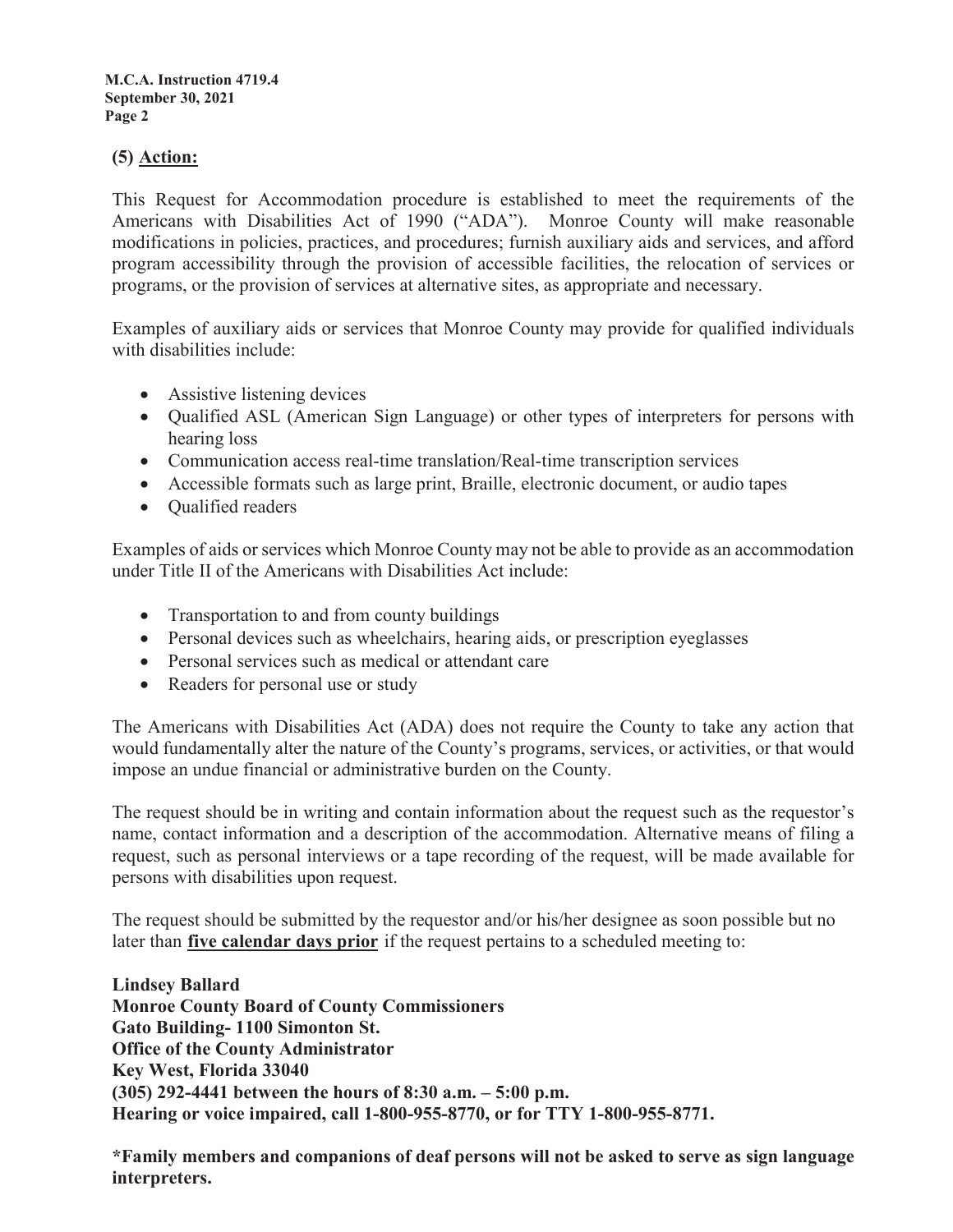**M.C.A. Instruction 4719.4 September 30, 2021 Page 3**

If an individual has a disability that is not obvious, or when it is not readily apparent how a requested accommodation relates to an individual's impairment, it may be necessary for Monroe County to require the individual to provide documentation from a qualified health care provider in order for the court to fully and fairly evaluate the accommodation request. These information requests will be limited to documentation that (a) establishes the existence of a disability; (b) identifies the individual's functional limitations; and (c) describes how the requested accommodation addresses those limitations. Any cost to obtain such documentation is the obligation of the person requesting the accommodation.

\_\_\_\_\_\_\_\_\_\_\_\_\_\_\_\_\_\_\_\_\_\_\_\_\_\_\_\_\_\_\_\_\_\_\_\_\_\_\_ \_\_\_\_\_\_\_\_\_\_\_\_\_\_\_\_\_\_\_\_\_

**Kevin G. Wilson Kevin G. Assistant County Administrator**

Distribution: VI Originator: DHR Review: September 30, 2023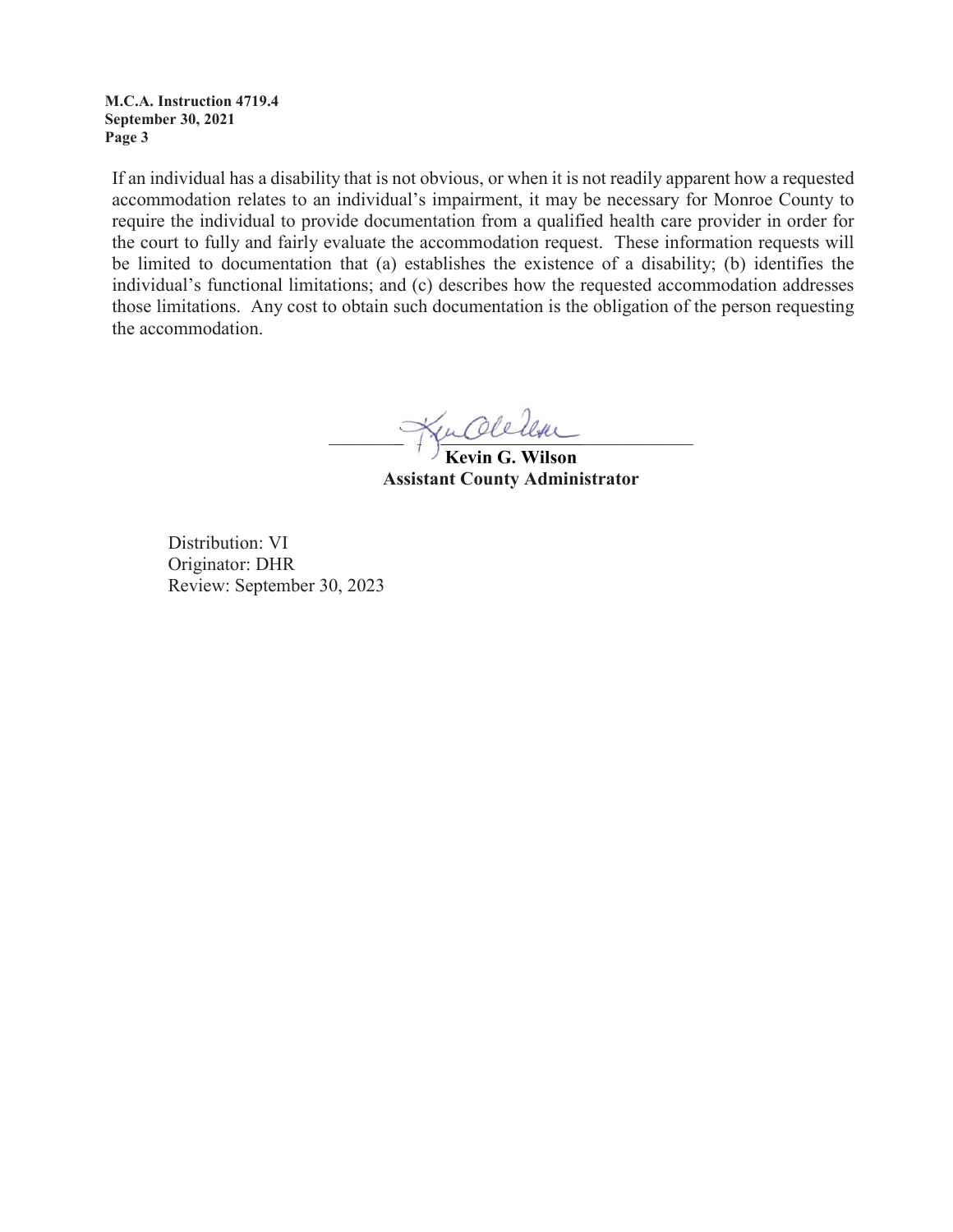M.C.A. Instruction 4719.4 September 30, 2021 Page 4

## Enclosure (1) **AMERICANS WITH DISABILITIES ACT (ADA) ACCOMMODATION REQUEST FORM**

| <b>Complete and send to:</b><br><b>County Administrator's Office</b><br>1100 Simonton Street, Suite 205<br>Key West, FL 33040<br>Ph: (305) 292-4441 Fax: (305) 292-4544                           |  | <b>Contacts:</b><br><b>Lindsey Ballard, Aide to County Administrator</b><br>ballard-lindsey@monroecounty-fl.gov. |  |  |  |
|---------------------------------------------------------------------------------------------------------------------------------------------------------------------------------------------------|--|------------------------------------------------------------------------------------------------------------------|--|--|--|
| <b>ADA Coordinator Contact:</b><br><b>Alana Thurston</b><br>1100 Simonton Street, Suite 268<br>Key West, FL 33040<br>thurston-alana@monroecounty-fl.gov<br>Ph: (305) 292-4461 Fax: (305) 292-4454 |  |                                                                                                                  |  |  |  |
| <b>REQUESTOR INFORMATION</b>                                                                                                                                                                      |  |                                                                                                                  |  |  |  |
|                                                                                                                                                                                                   |  | Date_________________                                                                                            |  |  |  |
|                                                                                                                                                                                                   |  |                                                                                                                  |  |  |  |
|                                                                                                                                                                                                   |  |                                                                                                                  |  |  |  |
|                                                                                                                                                                                                   |  |                                                                                                                  |  |  |  |
| HOME PHONE (include area code) Business Phone (include area code)                                                                                                                                 |  | the control of the control of the control of the control of the control of the control of                        |  |  |  |
| PERSON MAKING THE REQUEST (if other than individual needing the accommodation):                                                                                                                   |  |                                                                                                                  |  |  |  |
| Name                                                                                                                                                                                              |  |                                                                                                                  |  |  |  |
|                                                                                                                                                                                                   |  |                                                                                                                  |  |  |  |
|                                                                                                                                                                                                   |  |                                                                                                                  |  |  |  |
|                                                                                                                                                                                                   |  |                                                                                                                  |  |  |  |
| HOME PHONE (include area code) Business Phone (include area code)                                                                                                                                 |  |                                                                                                                  |  |  |  |
|                                                                                                                                                                                                   |  |                                                                                                                  |  |  |  |
| <b>INFORMATION ON ACCOMMODATION</b>                                                                                                                                                               |  |                                                                                                                  |  |  |  |
| DATE AND TIME ACCOMMODATION NEEDED:                                                                                                                                                               |  |                                                                                                                  |  |  |  |

LOCATION ACCOMMODATION NEEDED: \_\_\_\_\_\_\_\_\_\_\_\_\_\_\_\_\_\_\_\_\_\_\_\_\_\_\_\_\_\_\_\_\_\_\_\_\_\_\_\_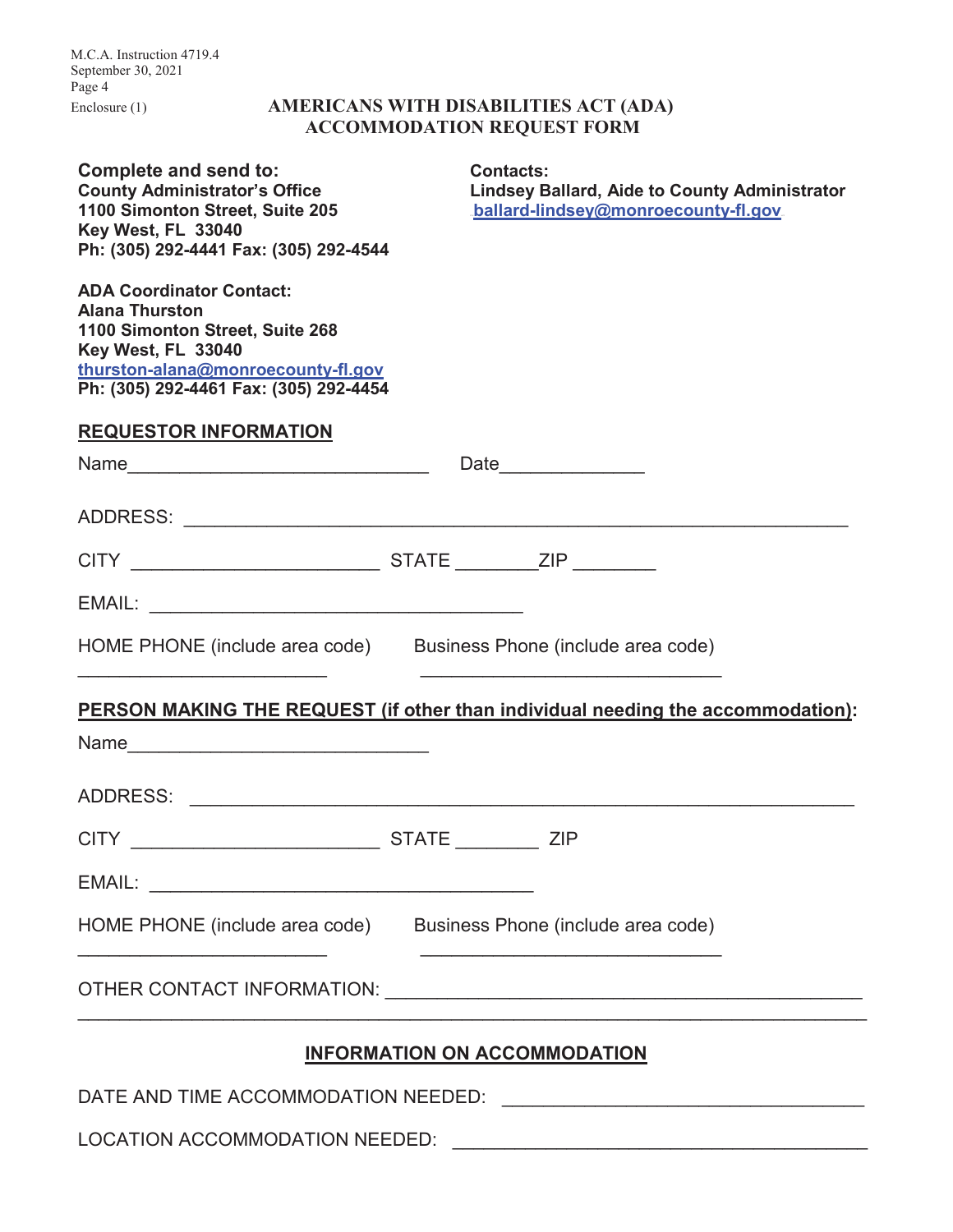DURATION FOR WHICH THE ACCOMMODATION NEEDED:

NATURE OF DISABILITY THAT NECESSITATES ACCOMMODATION (attach additional information or documentation if necessary)  $\mathcal{L}_\mathcal{L} = \mathcal{L}_\mathcal{L} = \mathcal{L}_\mathcal{L} = \mathcal{L}_\mathcal{L} = \mathcal{L}_\mathcal{L} = \mathcal{L}_\mathcal{L} = \mathcal{L}_\mathcal{L} = \mathcal{L}_\mathcal{L} = \mathcal{L}_\mathcal{L} = \mathcal{L}_\mathcal{L} = \mathcal{L}_\mathcal{L} = \mathcal{L}_\mathcal{L} = \mathcal{L}_\mathcal{L} = \mathcal{L}_\mathcal{L} = \mathcal{L}_\mathcal{L} = \mathcal{L}_\mathcal{L} = \mathcal{L}_\mathcal{L}$ 

### **ACCOMMODATIONS REQUESTED (please check one of the following six options):**

Assistive listening device (Assistive listening systems work by increasing the loudness of sounds, minimizing background noise, reducing the effect of distance, and overriding poor acoustics. The listener uses a receiver with headphones or a neckloop to hear the speaker.)

\_\_ Communication access real-time translation/real-time transcription services (CART is a wordfor-word speech-to-text interpreting service for people who need communication access. A rendering of everything said in a meeting will appear on a computer screen. CART is not an official transcript of a proceeding.)

Sign Language Interpreter (Please specify American Sign Language, oral interpreter, signed  $\overline{\mathsf{English}}$ , or other type of signing system used by persons with hearing loss.):

\_\_\_\_\_\_\_\_\_\_\_\_\_\_\_\_\_\_\_\_\_\_\_\_\_\_\_\_\_\_\_\_\_\_\_\_\_\_\_\_\_\_\_\_\_\_\_\_\_\_\_\_\_\_\_\_\_\_\_\_\_\_\_\_\_\_\_\_\_\_\_\_\_\_\_

 $\mathcal I$  Assignment to a meeting room that is accessible to a person using a mobility device (Please specify wheelchair, scooter, walker, or other mobility device that is used.):

Provision of County documents in an alternative format (Please specify Braille, large print, accessible electronic document, or other accessible format used by persons who are blind or have low vision.): \_\_\_\_\_\_\_\_\_\_\_\_\_\_\_\_\_\_\_\_\_\_\_\_\_\_\_\_\_\_\_\_\_\_\_\_\_\_\_\_\_\_\_\_\_\_\_\_\_\_\_\_\_\_\_\_\_\_\_\_\_

 $\mathcal{L}_\mathcal{L} = \mathcal{L}_\mathcal{L} = \mathcal{L}_\mathcal{L} = \mathcal{L}_\mathcal{L} = \mathcal{L}_\mathcal{L} = \mathcal{L}_\mathcal{L} = \mathcal{L}_\mathcal{L} = \mathcal{L}_\mathcal{L} = \mathcal{L}_\mathcal{L} = \mathcal{L}_\mathcal{L} = \mathcal{L}_\mathcal{L} = \mathcal{L}_\mathcal{L} = \mathcal{L}_\mathcal{L} = \mathcal{L}_\mathcal{L} = \mathcal{L}_\mathcal{L} = \mathcal{L}_\mathcal{L} = \mathcal{L}_\mathcal{L}$ \_\_\_\_\_\_\_\_\_\_\_\_\_\_\_\_\_\_\_\_\_\_\_\_\_\_\_\_\_\_\_\_\_\_\_\_\_\_\_\_\_\_\_\_\_\_\_\_\_\_\_\_\_\_\_\_\_\_\_\_\_\_\_\_\_\_\_\_\_\_\_\_\_\_\_\_ \_\_\_\_\_\_\_\_\_\_\_\_\_\_\_\_\_\_\_\_\_\_\_\_\_\_\_\_\_\_\_\_\_\_\_\_\_\_\_\_\_\_\_\_\_\_\_\_\_\_\_\_\_\_\_\_\_\_\_\_\_\_\_\_\_\_\_\_\_\_\_\_\_\_\_\_ \_\_\_\_\_\_\_\_\_\_\_\_\_\_\_\_\_\_\_\_\_\_\_\_\_\_\_\_\_\_\_\_\_\_\_\_\_\_\_\_\_\_\_\_\_\_\_\_\_\_\_\_\_\_\_\_\_\_\_\_\_\_\_\_\_\_\_\_\_\_\_\_\_\_\_\_

\_\_\_\_\_\_\_\_\_\_\_\_\_\_\_\_\_\_\_\_\_\_\_\_\_\_\_\_\_\_\_\_\_\_\_\_\_\_\_\_\_\_\_\_\_\_\_\_\_\_\_\_\_\_\_\_\_\_\_\_\_\_\_\_\_\_\_\_\_\_\_\_\_\_\_ \_\_\_\_\_\_\_\_\_\_\_\_\_\_\_\_\_\_\_\_\_\_\_\_\_\_\_\_\_\_\_\_\_\_\_\_\_\_\_\_\_\_\_\_\_\_\_\_\_\_\_\_\_\_\_\_\_\_\_\_\_\_\_\_\_\_\_\_\_\_\_\_\_\_\_

\_\_ Other accommodation (please specify): \_\_\_\_\_\_\_\_\_\_\_\_\_\_\_\_\_\_\_\_\_\_\_\_\_\_\_\_\_\_\_\_\_\_\_\_\_\_\_\_\_

It is best practice to give consideration to the accommodation sought as required under title II of the ADA; however, alternative methods that achieve effective communication are permissible. The County may comply with the requirements of this section through such means as redesign of equipment, reassignment of services to accessible buildings, assignment of aides to beneficiaries, home visits, delivery of services at alternate accessible sites, alteration of existing facilities and construction of new facilities, use of accessible rolling stock or other conveyances, or any other methods that result in making its services, programs, or activities readily accessible to and usable by individuals with disabilities. The County is not required to make structural changes in existing facilities where other methods are effective in achieving compliance with this section. The County, in making alterations to existing buildings, shall meet the accessibility requirements of Regulation 35.151. In choosing among available methods for meeting the requirements of this section, the County shall give priority to those methods that offer services, programs, and activities to qualified individuals with disabilities in the most integrated setting appropriate. Auxiliary aid requests will be provided at no charge.

Signature:\_\_\_\_\_\_\_\_\_\_\_\_\_\_\_\_\_\_\_\_\_\_\_\_\_\_\_\_\_\_\_\_ Date:\_\_\_\_\_\_\_\_\_\_\_\_\_\_\_\_\_

**THE FOLLOWING SECTION IS TO BE COMPLETED BY COUNTY PERSONNEL ONLY**